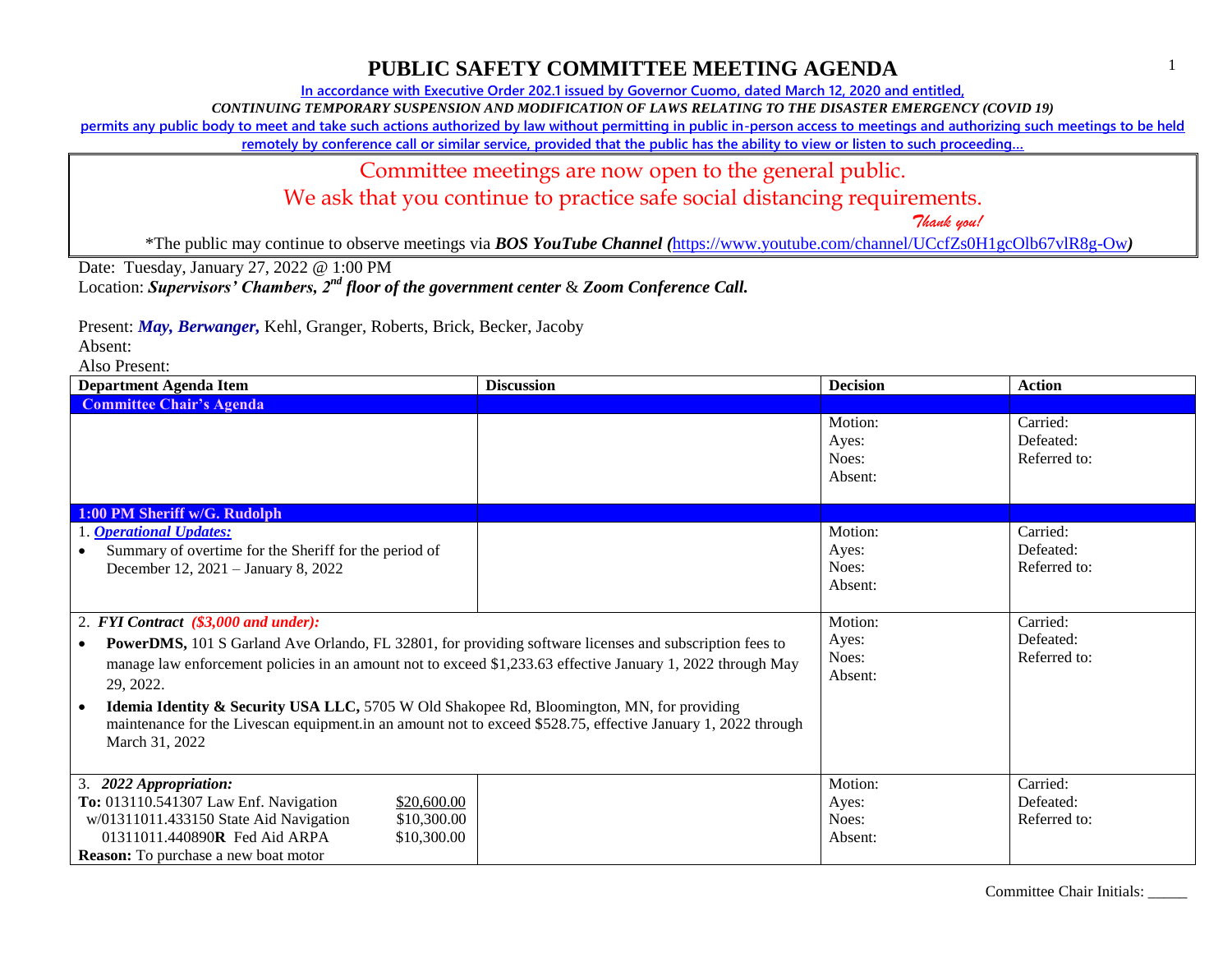**In accordance with Executive Order 202.1 issued by Governor Cuomo, dated March 12, 2020 and entitled,**

*CONTINUING TEMPORARY SUSPENSION AND MODIFICATION OF LAWS RELATING TO THE DISASTER EMERGENCY (COVID 19)*

**permits any public body to meet and take such actions authorized by law without permitting in public in-person access to meetings and authorizing such meetings to be held** 

**remotely by conference call or similar service, provided that the public has the ability to view or listen to such proceeding…**

# Committee meetings are now open to the general public.

We ask that you continue to practice safe social distancing requirements.

 *Thank you!*

\*The public may continue to observe meetings via *BOS YouTube Channel (*<https://www.youtube.com/channel/UCcfZs0H1gcOlb67vlR8g-Ow>*)*

Date: Tuesday, January 27, 2022 @ 1:00 PM

Location: *Supervisors' Chambers, 2nd floor of the government center* & *Zoom Conference Call.*

Present: *May, Berwanger,* Kehl, Granger, Roberts, Brick, Becker, Jacoby

Absent:

| <b>Department Agenda Item</b>                            | <b>Discussion</b>                                   | <b>Decision</b> | <b>Action</b> |
|----------------------------------------------------------|-----------------------------------------------------|-----------------|---------------|
| 4. Disposition of Fixed Assets:                          | Asset Disposal form will be sent to the Treasurer's | Motion:         | Carried:      |
| Declare surplus and send to auction:                     | Office with date and amount once vehicles have been | Ayes:           | Defeated:     |
| 2016 Ford Police Interceptor<br>$\bullet$                | sold.                                               | Noes:           | Referred to:  |
| O VIN#1FAHP2MK4GG142106                                  |                                                     | Absent:         |               |
| 2015 Ford Taurus<br>$\bullet$                            |                                                     |                 |               |
| VIN#1FAHP2MK5FG203977<br>$\cap$                          |                                                     |                 |               |
| 2015 Ford Taurus<br>$\bullet$                            |                                                     |                 |               |
| $\circ$ VIN# 1FAHP2MK7FG203981                           |                                                     |                 |               |
| 2016 Ford Taurus                                         |                                                     |                 |               |
| $\circ$ VIN# 1FAHP2MK4GG142107                           |                                                     |                 |               |
| 2014 Ford Taurus<br>$\bullet$                            |                                                     |                 |               |
| VIN#1FAHP2MK8EG168446<br>$\circ$                         |                                                     |                 |               |
|                                                          |                                                     |                 |               |
| 5. 2022 Appropriation:                                   | Prior approval of 132,000 in ARPA funds             | Motion:         | Carried:      |
| <b>To:</b> 013110.523001 Motor Vehicles<br>\$124,236.00  |                                                     | Ayes:           | Defeated:     |
| w/01311011.440890R Fed Aid ARPA<br>\$124,236.00          |                                                     | Noes:           | Referred to:  |
| <b>Reason:</b> To purchase vehicles for 2022             |                                                     | Absent:         |               |
|                                                          |                                                     |                 |               |
|                                                          |                                                     |                 |               |
| 6. 2022 Appropriation:                                   |                                                     | Motion:         | Carried:      |
| To: 013110.540509 Change Over Expenses<br>\$26,750.00    |                                                     | Ayes:           | Defeated:     |
| w/01311011.440890R Fed Aid ARPA<br>\$26,750.00           |                                                     | Noes:           | Referred to:  |
| <b>Reason:</b> Change-over expenses to complete the 2022 |                                                     | Absent:         |               |
| vehicles                                                 |                                                     |                 |               |
|                                                          |                                                     |                 |               |
|                                                          |                                                     |                 |               |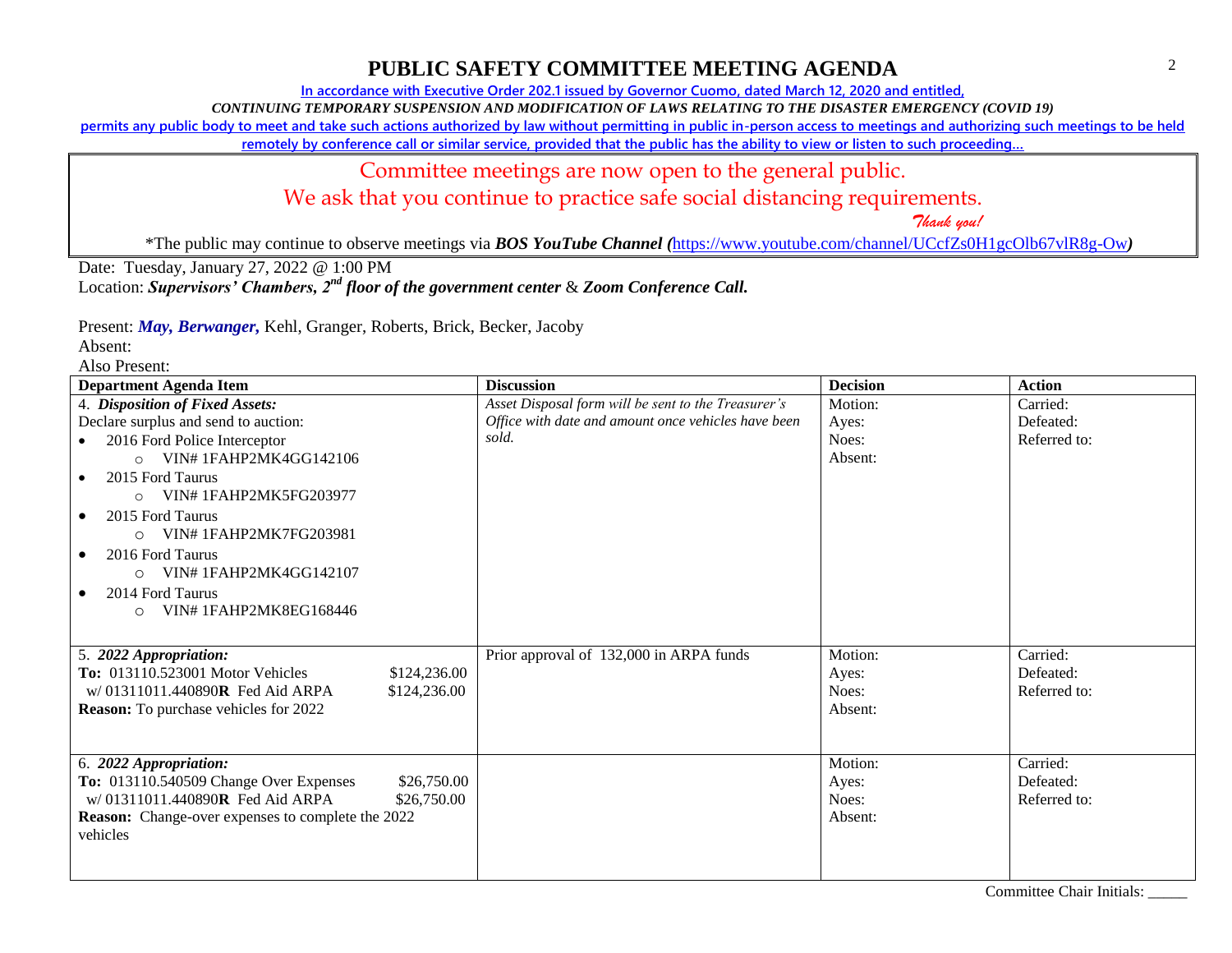**In accordance with Executive Order 202.1 issued by Governor Cuomo, dated March 12, 2020 and entitled,**

*CONTINUING TEMPORARY SUSPENSION AND MODIFICATION OF LAWS RELATING TO THE DISASTER EMERGENCY (COVID 19)*

**permits any public body to meet and take such actions authorized by law without permitting in public in-person access to meetings and authorizing such meetings to be held** 

**remotely by conference call or similar service, provided that the public has the ability to view or listen to such proceeding…**

### Committee meetings are now open to the general public.

We ask that you continue to practice safe social distancing requirements.

 *Thank you!*

\*The public may continue to observe meetings via *BOS YouTube Channel (*<https://www.youtube.com/channel/UCcfZs0H1gcOlb67vlR8g-Ow>*)*

Date: Tuesday, January 27, 2022 @ 1:00 PM

Location: *Supervisors' Chambers, 2nd floor of the government center* & *Zoom Conference Call.*

Present: *May, Berwanger,* Kehl, Granger, Roberts, Brick, Becker, Jacoby

Absent:

| <b>Department Agenda Item</b>                                  | <b>Discussion</b>                   | <b>Decision</b> | <b>Action</b> |
|----------------------------------------------------------------|-------------------------------------|-----------------|---------------|
| 7. State Bid Approval:                                         | Sent to Attorney to review and sign | Motion:         | Carried:      |
| Authorize Chairwoman to approve NYS Mini-bid # 8863 with       |                                     | Ayes:           | Defeated:     |
| Van Bortel Ford, Inc., 17 Marsh Rd, East Rochester, NY         |                                     | Noes:           | Referred to:  |
| 14445 for five (5) 2022 Ford Police Interceptor Utility        |                                     | Absent:         |               |
| vehicles (marked units) in an amount not to exceed             |                                     |                 |               |
| \$173,698.40 (\$34,739.68 each); effective January 1, 2022     |                                     |                 |               |
| through delivery of vehicles.                                  |                                     |                 |               |
| 8. State Bid Approval:                                         | Sent to Attorney to review and sign | Motion:         | Carried:      |
| Authorize Chairwoman to approve NYS Mini-bid #8862 with        |                                     | Ayes:           | Defeated:     |
| Van Bortel Ford, Inc., 17 Marsh Rd, East Rochester, NY         |                                     | Noes:           | Referred to:  |
| 14445 for three (3) 2022 Ford Police Interceptor Utility       |                                     | Absent:         |               |
| vehicles (unmarked) in an amount not to exceed \$105,537.27    |                                     |                 |               |
| (\$35,179.09 each); effective January 1, 2022 through delivery |                                     |                 |               |
| of vehicle.                                                    |                                     |                 |               |
| 9. Permission to declare Offenderwatch as Sole Source          |                                     | Motion:         | Carried:      |
|                                                                |                                     | Ayes:           | Defeated:     |
|                                                                |                                     | Noes:           | Referred to:  |
|                                                                |                                     | Absent:         |               |
|                                                                |                                     |                 |               |
| 10. Professional Service Contract \$5,001 or greater:          | Sent to Attorney to review and sign | Motion:         | Carried:      |
| Authorize Chairwoman to sign a contract, pursuant to General   |                                     | Ayes:           | Defeated:     |
| Municipal Law §104(b), with <i>Offenderwatch</i> , 516 East    |                                     | Noes:           | Referred to:  |
| Rutland St., Covington, LA 70433 for the provision of          |                                     | Absent:         |               |
| providing sex offender management and community                |                                     |                 |               |
| notification in an amount not to exceed \$8,769.00; effective  |                                     |                 |               |
| January 1, 2022 through December 31, 2024.                     |                                     |                 |               |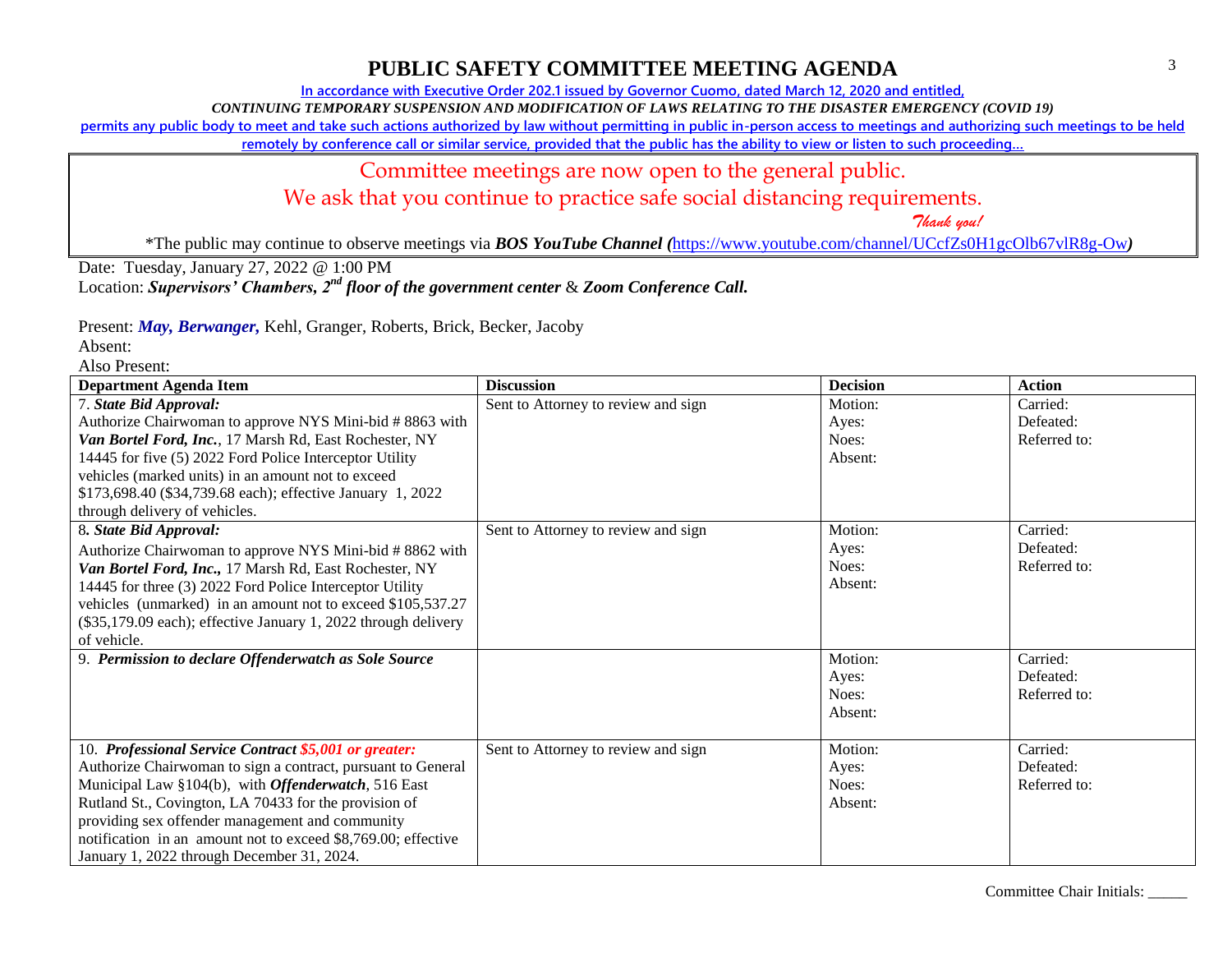**In accordance with Executive Order 202.1 issued by Governor Cuomo, dated March 12, 2020 and entitled,**

*CONTINUING TEMPORARY SUSPENSION AND MODIFICATION OF LAWS RELATING TO THE DISASTER EMERGENCY (COVID 19)*

**permits any public body to meet and take such actions authorized by law without permitting in public in-person access to meetings and authorizing such meetings to be held** 

**remotely by conference call or similar service, provided that the public has the ability to view or listen to such proceeding…**

### Committee meetings are now open to the general public.

We ask that you continue to practice safe social distancing requirements.

 *Thank you!*

\*The public may continue to observe meetings via *BOS YouTube Channel (*<https://www.youtube.com/channel/UCcfZs0H1gcOlb67vlR8g-Ow>*)*

Date: Tuesday, January 27, 2022 @ 1:00 PM

Location: *Supervisors' Chambers, 2nd floor of the government center* & *Zoom Conference Call.*

Present: *May, Berwanger,* Kehl, Granger, Roberts, Brick, Becker, Jacoby

Absent:

| <b>Department Agenda Item</b>                                          | <b>Discussion</b>               | <b>Decision</b> | <b>Action</b> |
|------------------------------------------------------------------------|---------------------------------|-----------------|---------------|
| <b>County Jail</b>                                                     |                                 |                 |               |
| 11. Position Fill:                                                     |                                 | Motion:         | Carried:      |
| <b>Sheriff's Office</b>                                                |                                 | Ayes:           | Defeated:     |
| Fill one (1) position of <i>Correction Officer</i> $(PT - Variable)$   |                                 | Noes:           | Referred to:  |
| FTE) (Non-Union) (position # 009.065) following WCSEA                  |                                 | Absent:         |               |
| Grade 3 at an hourly rate of \$23.80/hr - \$26.02/hr. Person           |                                 |                 |               |
| Vacating: Jessica Hey, effective December 21, 2021. Position           |                                 |                 |               |
| Available: February 2, 2022.                                           |                                 |                 |               |
|                                                                        |                                 |                 |               |
| 12. <b>Operational Updates:</b>                                        |                                 | Motion:         | Carried:      |
| Inmate numbers for : December, 2021                                    |                                 | Ayes:           | Defeated:     |
| Total: avg $54$ ; high $58$ ; low $50$                                 |                                 | Noes:           | Referred to:  |
| Male: avg 40.5; high 44; low 37                                        |                                 | Absent:         |               |
| Female: avg 13; high 15; low 11<br>Boarded in: avg 8.5; high 10; low 7 |                                 |                 |               |
| Boarded out: avg 1; high 1; low 1                                      |                                 |                 |               |
| Net income: \$21.080.00                                                |                                 |                 |               |
|                                                                        |                                 |                 |               |
| <b>Jail Kitchen</b>                                                    |                                 |                 |               |
|                                                                        |                                 | Motion:         | Carried:      |
|                                                                        | $\sim$ Nothing to Report $\sim$ | Ayes:           | Defeated:     |
|                                                                        |                                 | Noes:           | Referred to:  |
|                                                                        |                                 | Absent:         |               |
|                                                                        |                                 |                 |               |
|                                                                        |                                 |                 |               |
|                                                                        |                                 |                 |               |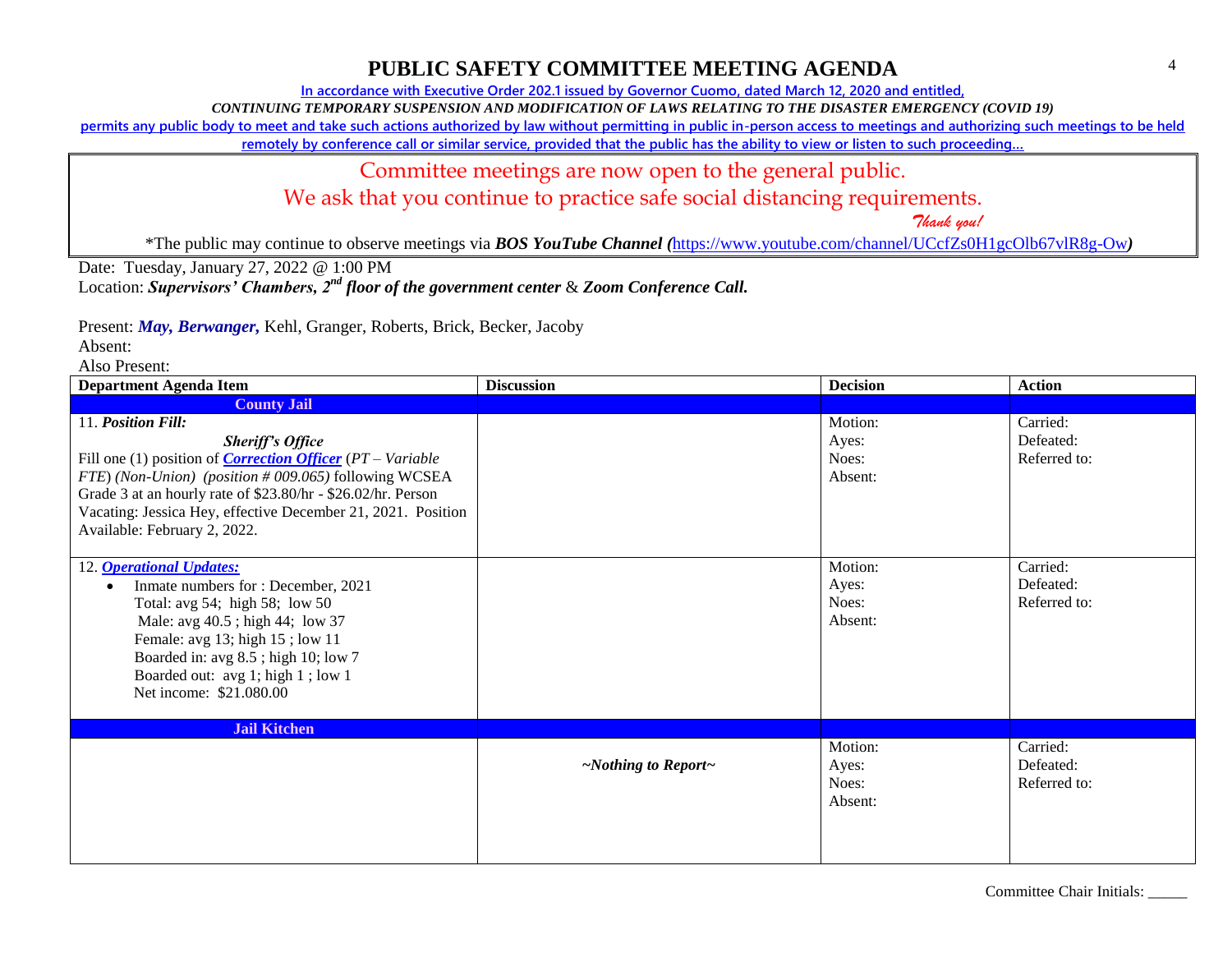**In accordance with Executive Order 202.1 issued by Governor Cuomo, dated March 12, 2020 and entitled,**

*CONTINUING TEMPORARY SUSPENSION AND MODIFICATION OF LAWS RELATING TO THE DISASTER EMERGENCY (COVID 19)*

**permits any public body to meet and take such actions authorized by law without permitting in public in-person access to meetings and authorizing such meetings to be held** 

**remotely by conference call or similar service, provided that the public has the ability to view or listen to such proceeding…**

# Committee meetings are now open to the general public.

We ask that you continue to practice safe social distancing requirements.

 *Thank you!*

\*The public may continue to observe meetings via *BOS YouTube Channel (*<https://www.youtube.com/channel/UCcfZs0H1gcOlb67vlR8g-Ow>*)*

Date: Tuesday, January 27, 2022 @ 1:00 PM

Location: *Supervisors' Chambers, 2nd floor of the government center* & *Zoom Conference Call.*

Present: *May, Berwanger,* Kehl, Granger, Roberts, Brick, Becker, Jacoby

Absent:

| <b>Department Agenda Item</b>                                                                                                                                                                                                                                                                                                                                                                                                                                                                                                       | <b>Discussion</b>                                                                                                                                                             | <b>Decision</b>                      | <b>Action</b>                         |
|-------------------------------------------------------------------------------------------------------------------------------------------------------------------------------------------------------------------------------------------------------------------------------------------------------------------------------------------------------------------------------------------------------------------------------------------------------------------------------------------------------------------------------------|-------------------------------------------------------------------------------------------------------------------------------------------------------------------------------|--------------------------------------|---------------------------------------|
| 911                                                                                                                                                                                                                                                                                                                                                                                                                                                                                                                                 |                                                                                                                                                                               |                                      |                                       |
| 13. Grant Application:<br>Authorize Chairman to sign a grant application with NYS<br>Division of Homeland Security and Emergency Services<br><b>Office of Interoperable and Emergency Communications,</b><br>1220 Washington Ave Albany, NY 12226, for the 2021<br>Statewide Interoperable Communications Grant-Formula<br>Program for improvements and sustainment with a tentative<br>amount of \$1,500,000.00; effective January 1, 2022 through<br>December 31, 2023. There are no matching funds for this<br>grant             | Formula based per county. There is no true<br>application process. State decides based on the<br>formula. Will be used for radio and tower<br>upgrades, i.e. lease of towers. | Motion:<br>Ayes:<br>Noes:<br>Absent: | Carried:<br>Defeated:<br>Referred to: |
| 14. Grant Application:<br>Authorize Chairman to sign a grant application with NYS<br>Division of Homeland Security and Emergency Services<br>Office of Interoperable and Emergency Communications,<br>1220 Washington Ave Albany, NY 12226, for the 2021-2022<br>Public Safety Answering Point Operations Grant Program for<br>Public Safety call taking and dispatching expenses with a<br>tentative amount of \$150,000.00; effective January 1, 2022<br>through December 31, 2022. There are no matching funds for<br>this grant | Formula based per county. There is no true<br>application process. State decides based on the<br>formula. Will be used to offset dispatcher salaries.                         | Motion:<br>Ayes:<br>Noes:<br>Absent: | Carried:<br>Defeated:<br>Referred to: |
| <b>Stop DWI w/D. Linder</b>                                                                                                                                                                                                                                                                                                                                                                                                                                                                                                         |                                                                                                                                                                               |                                      |                                       |
| 15. Reappointment:<br><b>STOP-DWI Coordinator, PT</b><br>Effective January 1, 2022<br>• David Linder, 563 Perry Rd., Strykersville, NY 14145                                                                                                                                                                                                                                                                                                                                                                                        |                                                                                                                                                                               | Motion:<br>Ayes:<br>Noes:<br>Absent: | Carried:<br>Defeated:<br>Referred to: |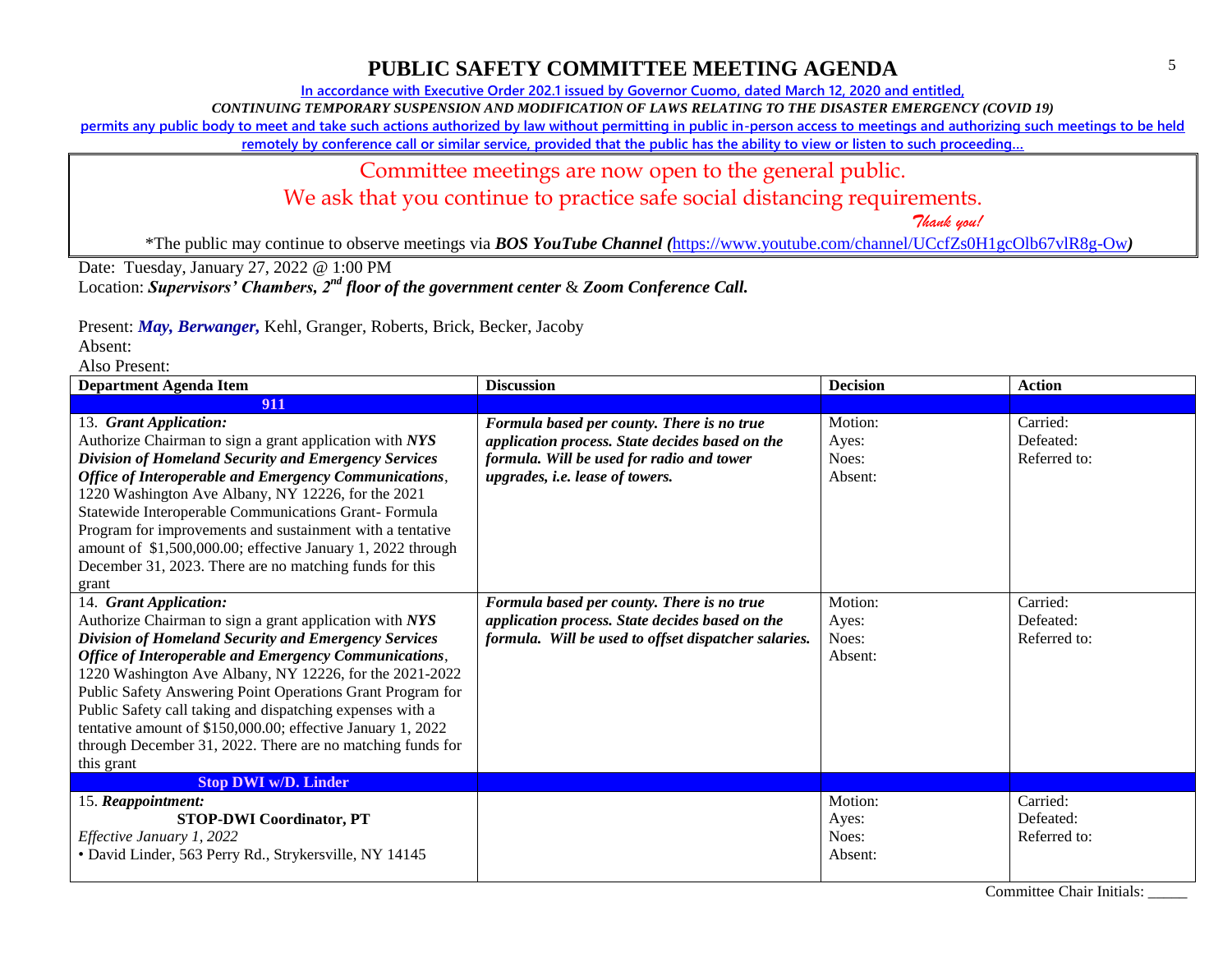**In accordance with Executive Order 202.1 issued by Governor Cuomo, dated March 12, 2020 and entitled,**

*CONTINUING TEMPORARY SUSPENSION AND MODIFICATION OF LAWS RELATING TO THE DISASTER EMERGENCY (COVID 19)*

**permits any public body to meet and take such actions authorized by law without permitting in public in-person access to meetings and authorizing such meetings to be held** 

**remotely by conference call or similar service, provided that the public has the ability to view or listen to such proceeding…**

### Committee meetings are now open to the general public.

We ask that you continue to practice safe social distancing requirements.

 *Thank you!*

\*The public may continue to observe meetings via *BOS YouTube Channel (*<https://www.youtube.com/channel/UCcfZs0H1gcOlb67vlR8g-Ow>*)*

Date: Tuesday, January 27, 2022 @ 1:00 PM

Location: *Supervisors' Chambers, 2nd floor of the government center* & *Zoom Conference Call.*

Present: *May, Berwanger,* Kehl, Granger, Roberts, Brick, Becker, Jacoby

Absent:

| <b>Department Agenda Item</b>                                                                                                                                                                                                                                                                                                                                                                                                                                               | <b>Discussion</b>              | <b>Decision</b>                      | <b>Action</b>                         |
|-----------------------------------------------------------------------------------------------------------------------------------------------------------------------------------------------------------------------------------------------------------------------------------------------------------------------------------------------------------------------------------------------------------------------------------------------------------------------------|--------------------------------|--------------------------------------|---------------------------------------|
| 1:30 PM Emergency Services w/B. Meyers                                                                                                                                                                                                                                                                                                                                                                                                                                      |                                |                                      |                                       |
| 1. Resolution of the Wyoming County Board of Supervisors<br>in Support of New York State Senate Bill S.XXXX, AN ACT<br>to amend the general municipal law, in relation to<br>establishment of special districts for general ambulance<br>services in Wyoming County; and to amend the executive<br>law, in relation to a report on volunteer firefighter and<br>ambulance services staffing, and encourage the New York<br>State Assembly to introduce same as legislation. |                                | Motion:<br>Ayes:<br>Noes:<br>Absent: | Carried:<br>Defeated:<br>Referred to: |
| 2. Cancel Pre-approved Overnight Travel Authorization:<br>B. Meyers to attend New York State Emergency Managers<br>Association Annual Conference, February 8-10, 2022 at<br>Embassy Suites at Destiny USA, 311 Hiawatha Blvd,<br>Syracuse, NY 13204. NYSEMA will traditionally cover<br>hotel. Expenses for gas, meals, and conference registration.<br>-Travel was approved at 12/30/21 Public Safety Committee<br>Meeting.                                                | Conference has been cancelled. | Motion:<br>Ayes:<br>Noes:<br>Absent: | Carried:<br>Defeated:<br>Referred to: |
| 3. Overnight Travel Authorization:<br>B. Meyers to attend New York State Office of Fire Prevention<br>and Control Hazardous Materials Seminar at the NYS<br>Academy of Fire Science, 600 College Ave, Montour Falls,<br>NY 14865, April 8-11, 2022. Seminar registration covered<br>100% by fire reporting credit. County vehicle will be used.<br>Costs to include lodging, meals, and gas.                                                                                |                                | Motion:<br>Ayes:<br>Noes:<br>Absent: | Carried:<br>Defeated:<br>Referred to: |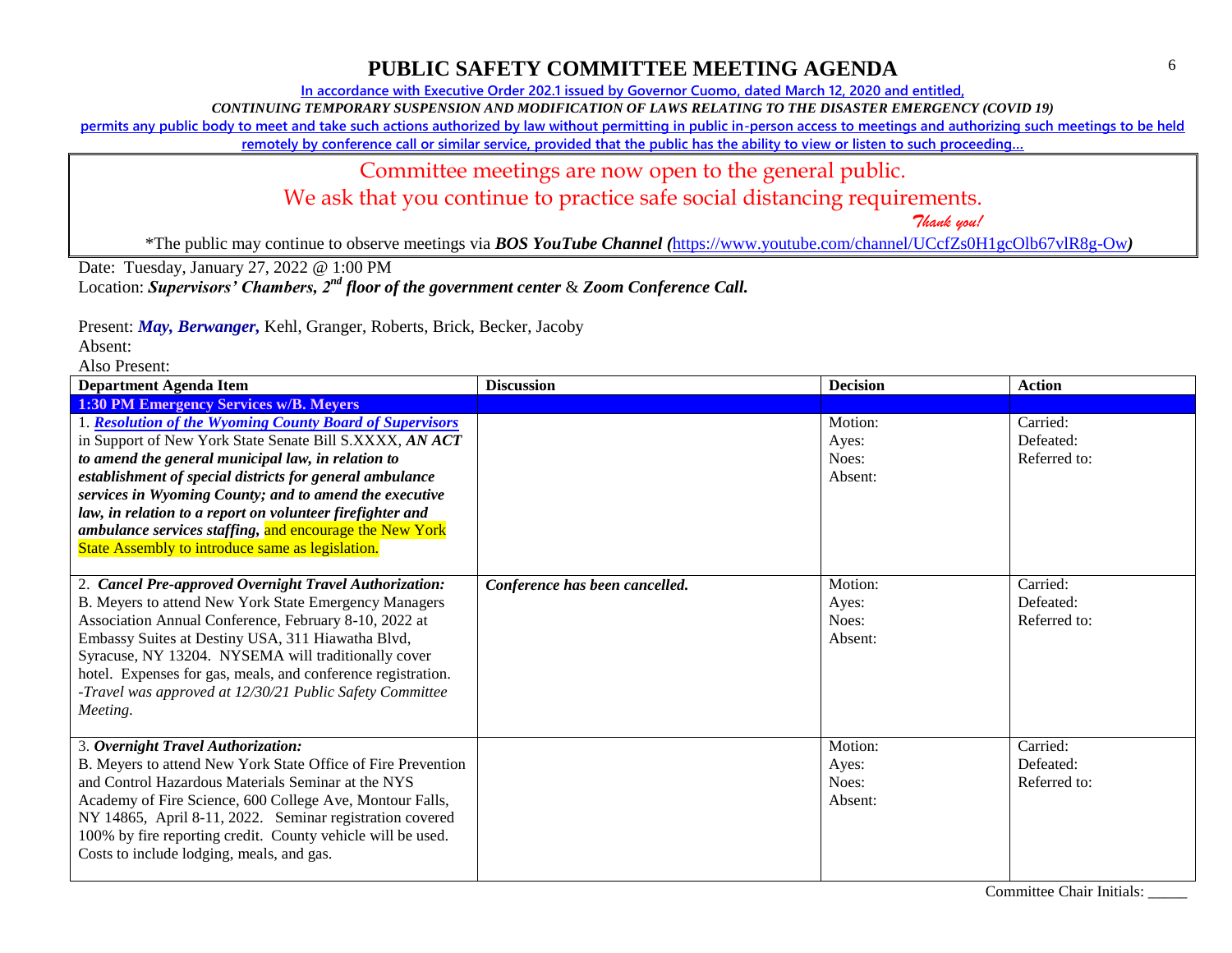**In accordance with Executive Order 202.1 issued by Governor Cuomo, dated March 12, 2020 and entitled,**

*CONTINUING TEMPORARY SUSPENSION AND MODIFICATION OF LAWS RELATING TO THE DISASTER EMERGENCY (COVID 19)*

**permits any public body to meet and take such actions authorized by law without permitting in public in-person access to meetings and authorizing such meetings to be held** 

**remotely by conference call or similar service, provided that the public has the ability to view or listen to such proceeding…**

### Committee meetings are now open to the general public.

We ask that you continue to practice safe social distancing requirements.

 *Thank you!*

\*The public may continue to observe meetings via *BOS YouTube Channel (*<https://www.youtube.com/channel/UCcfZs0H1gcOlb67vlR8g-Ow>*)*

Date: Tuesday, January 27, 2022 @ 1:00 PM

Location: *Supervisors' Chambers, 2nd floor of the government center* & *Zoom Conference Call.*

Present: *May, Berwanger,* Kehl, Granger, Roberts, Brick, Becker, Jacoby

Absent:

| <b>Department Agenda Item</b>                                                                                           | <b>Discussion</b>                  | <b>Decision</b> | <b>Action</b> |
|-------------------------------------------------------------------------------------------------------------------------|------------------------------------|-----------------|---------------|
| 4. 2022 Appropriation:                                                                                                  | 07/29/2021 Public Safety Committee | Motion:         | Carried:      |
| To: 013640.510302 O/T<br>\$5,000.00                                                                                     |                                    | Ayes:           | Defeated:     |
| w/ 01364000.412890 Other Dept. Income<br>\$5,000.00                                                                     |                                    | Noes:           | Referred to:  |
| Reason: 2022 overtime funds for COVID response staffing.                                                                |                                    | Absent:         |               |
| MOU with Wyoming County Health Department. Fully                                                                        |                                    |                 |               |
| reimbursed through the ELC COVID-19 grant.                                                                              |                                    |                 |               |
|                                                                                                                         |                                    |                 |               |
| 5.2022 Appropriation:                                                                                                   | Discussion: 2022 Quote Increase    | Motion:         | Carried:      |
| \$9,000.00<br>To: 013640.541217 Training Facilities                                                                     |                                    | Ayes:           | Defeated:     |
| w/01364001.440890R Other Fed Rev. Recovery Funds                                                                        |                                    | Noes:           | Referred to:  |
| \$9,000.00                                                                                                              |                                    | Absent:         |               |
| Reason: Approved ARPA amount for burn tower repairs.                                                                    |                                    |                 |               |
|                                                                                                                         |                                    |                 |               |
| 6. $FYI \sim Contract$ (\$3,000 and under):                                                                             |                                    | Motion:         | Carried:      |
| Wyoming County Community Health System, 400 N Main Street, Warsaw, NY 14569, for an EMT Clinical                        |                                    | Ayes:           | Defeated:     |
| Experience and Internship at no cost, effective March 1, 2022 through February 28, 2026.                                |                                    | Noes:           | Referred to:  |
| Town of Perry Ambulance, 11 Mill Street, Perry, NY 14530, for an EMT Clinical Experience and Internship at<br>$\bullet$ |                                    | Absent:         |               |
| no cost, effective March 1, 2022 through February 28, 2026.                                                             |                                    |                 |               |
| Warsaw Fire Department, 40 East Buffalo Street, Warsaw, NY 14569, for an EMT Clinical Experience and<br>$\bullet$       |                                    |                 |               |
| Internship at no cost, effective March 1, 2022 through February 28, 2026.                                               |                                    |                 |               |
| Varysburg Fire Department, 2446 Route 20A, Varysburg, NY 14167, for an EMT Clinical Experience and<br>$\bullet$         |                                    |                 |               |
| Internship at no cost, effective March 1, 2022 through February 28, 2026.                                               |                                    |                 |               |
| Silver Springs Fire Department, 43 North Main Street, Silver Springs, NY 14550, for an EMT Clinical                     |                                    |                 |               |
| Experience and Internship at no cost, effective March 1, 2022 through February 28, 2026.                                |                                    |                 |               |
| Sent to attorney for approval                                                                                           |                                    |                 |               |
|                                                                                                                         |                                    |                 |               |
|                                                                                                                         |                                    |                 |               |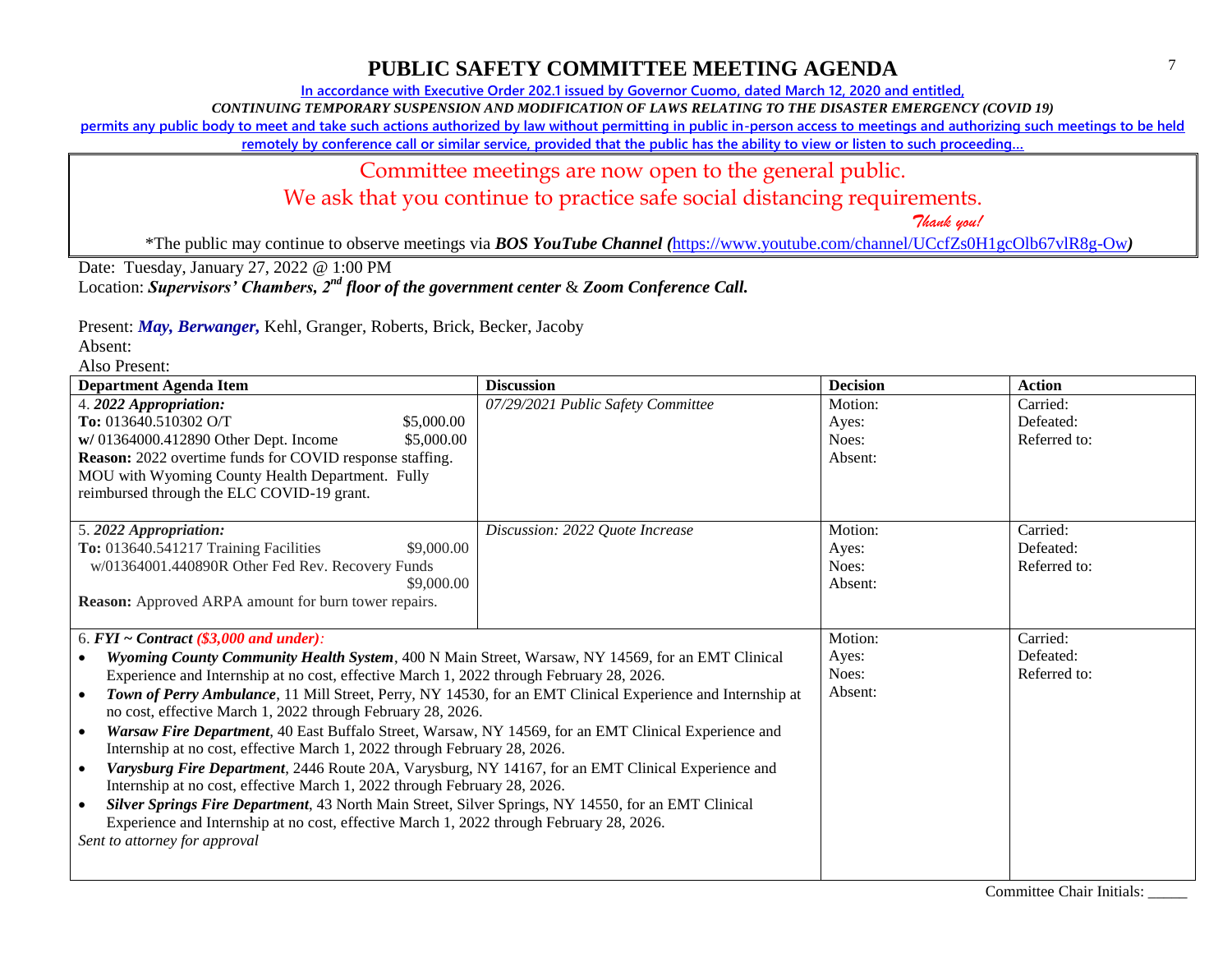**In accordance with Executive Order 202.1 issued by Governor Cuomo, dated March 12, 2020 and entitled,**

*CONTINUING TEMPORARY SUSPENSION AND MODIFICATION OF LAWS RELATING TO THE DISASTER EMERGENCY (COVID 19)*

**permits any public body to meet and take such actions authorized by law without permitting in public in-person access to meetings and authorizing such meetings to be held** 

**remotely by conference call or similar service, provided that the public has the ability to view or listen to such proceeding…**

#### Committee meetings are now open to the general public.

We ask that you continue to practice safe social distancing requirements.

 *Thank you!*

\*The public may continue to observe meetings via *BOS YouTube Channel (*<https://www.youtube.com/channel/UCcfZs0H1gcOlb67vlR8g-Ow>*)*

Date: Tuesday, January 27, 2022 @ 1:00 PM

Location: *Supervisors' Chambers, 2nd floor of the government center* & *Zoom Conference Call.*

Present: *May, Berwanger,* Kehl, Granger, Roberts, Brick, Becker, Jacoby

Absent:

| <b>Department Agenda Item</b>                           | <b>Discussion</b>                         | <b>Decision</b> | <b>Action</b> |
|---------------------------------------------------------|-------------------------------------------|-----------------|---------------|
| 7. Operational Updates:                                 |                                           | Motion:         | Carried:      |
| Application for NPI (National Provider Identifier)      |                                           | Ayes:           | Defeated:     |
| ERT (Emergency Response Team)                           |                                           | Noes:           | Referred to:  |
| <b>EMS</b>                                              |                                           | Absent:         |               |
| 1:45 PM Fire and Building Code Enforcement w/D. Roberts |                                           |                 |               |
| 1. Monthly Report: Dec. 2021                            |                                           | Motion:         | Carried:      |
|                                                         | $\neg$ Pending $\neg$                     | Ayes:           | Defeated:     |
|                                                         |                                           | Noes:           | Referred to:  |
|                                                         |                                           | Absent:         |               |
| <b>Munis Income Statement</b><br>2.                     |                                           | Motion:         | Carried:      |
|                                                         |                                           | Ayes:           | Defeated:     |
|                                                         |                                           | Noes:           | Referred to:  |
|                                                         |                                           | Absent:         |               |
| 3 Continued Discussion on "Emergency Demolition Funds"  | <b>Attached guidelines for processing</b> | Motion:         | Carried:      |
| for Public Safety                                       |                                           | Ayes:           | Defeated:     |
|                                                         |                                           | Noes:           | Referred to:  |
|                                                         |                                           | Absent:         |               |
| 4. Permission to bid for new vehicle (SUV) for Building |                                           | Motion:         | Carried:      |
| Codes Office                                            |                                           | Ayes:           | Defeated:     |
|                                                         |                                           | Noes:           | Referred to:  |
|                                                         |                                           | Absent:         |               |
|                                                         |                                           |                 |               |
| 5. Request to fill part time Fire Safety Inspector      |                                           | Motion:         | Carried:      |
| with full time                                          |                                           | Ayes:           | Defeated:     |
|                                                         |                                           | Noes:           | Referred to:  |
|                                                         |                                           | Absent:         |               |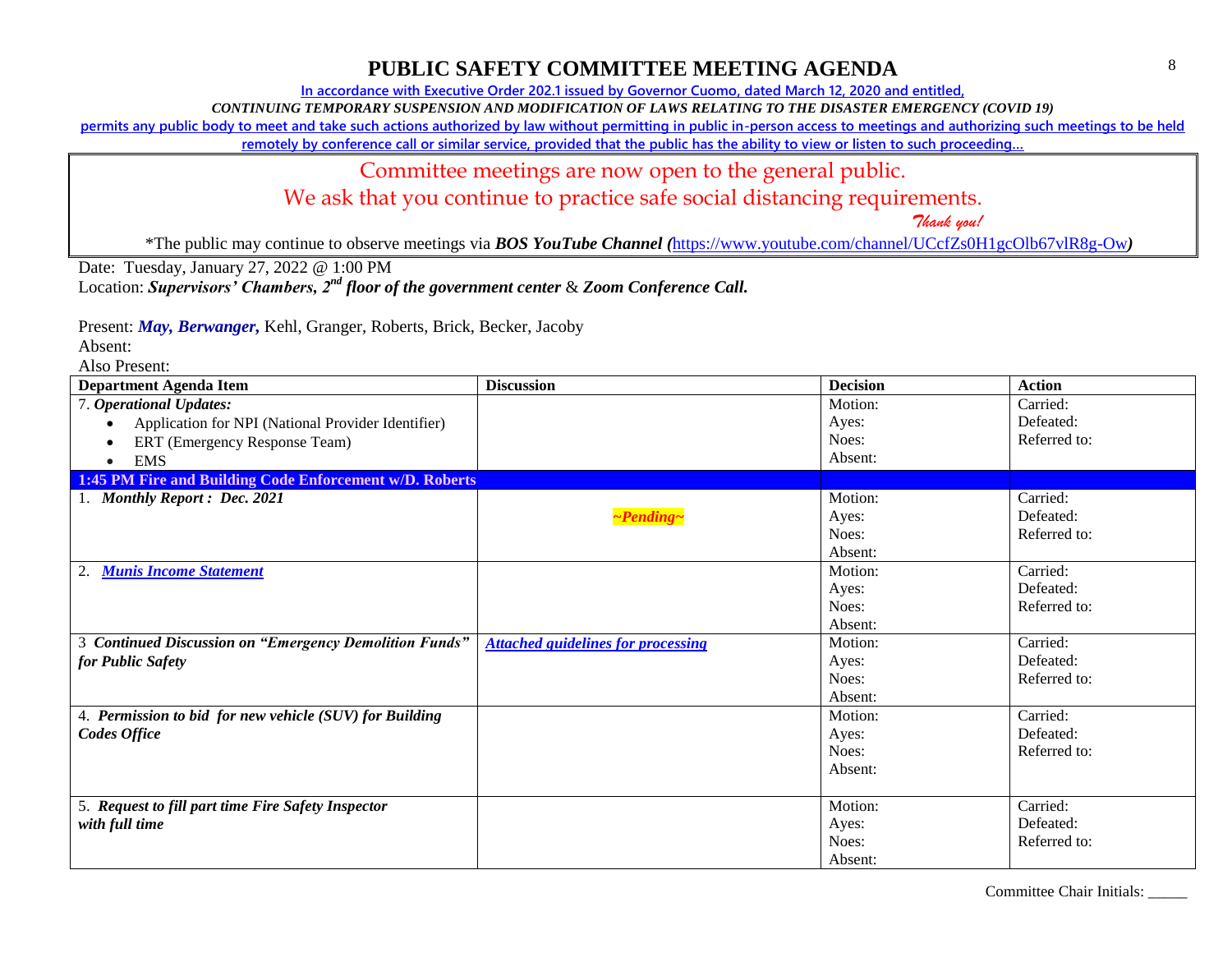**In accordance with Executive Order 202.1 issued by Governor Cuomo, dated March 12, 2020 and entitled,**

*CONTINUING TEMPORARY SUSPENSION AND MODIFICATION OF LAWS RELATING TO THE DISASTER EMERGENCY (COVID 19)*

**permits any public body to meet and take such actions authorized by law without permitting in public in-person access to meetings and authorizing such meetings to be held** 

**remotely by conference call or similar service, provided that the public has the ability to view or listen to such proceeding…**

### Committee meetings are now open to the general public.

We ask that you continue to practice safe social distancing requirements.

 *Thank you!*

\*The public may continue to observe meetings via *BOS YouTube Channel (*<https://www.youtube.com/channel/UCcfZs0H1gcOlb67vlR8g-Ow>*)*

Date: Tuesday, January 27, 2022 @ 1:00 PM

Location: *Supervisors' Chambers, 2nd floor of the government center* & *Zoom Conference Call.*

Present: *May, Berwanger,* Kehl, Granger, Roberts, Brick, Becker, Jacoby

Absent:

| <b>Department Agenda Item</b>                                       | <b>Discussion</b>                              | <b>Decision</b> | <b>Action</b> |
|---------------------------------------------------------------------|------------------------------------------------|-----------------|---------------|
| 2:15 PM District Attorney w/D. O'Geen                               |                                                |                 |               |
| 1. Grant Application:                                               |                                                | Motion:         | Carried:      |
| Authorize Chairman to sign a grant application with New             |                                                | Ayes:           | Defeated:     |
| York State Office of Victim Services, 80 South Swan Street,         |                                                | Noes:           | Referred to:  |
| 2 <sup>nd</sup> Floor, Albany, New York 12210, for the provision of |                                                | Absent:         |               |
| funding for victim services within the District Attorney's          |                                                |                 |               |
| Office in a minimum amount of \$339,000 plus required               |                                                |                 |               |
| match; effective October 1, 2022 through September 30, 2025.        |                                                |                 |               |
| 2. Amend Salary Schedule "G":                                       | Note: These are yearly stipends that are fully | Motion:         | Carried:      |
| To provide Stipends plus corresponding fringe to the                | funded through the Aid to Prosecution grant.   | Ayes:           | Defeated:     |
| following (effective October 1, 2019 to March 31, 2020):            |                                                | Noes:           | Referred to:  |
| Asst. DA $(1st)$<br>\$19,900.00<br>$\bullet$                        |                                                | Absent:         |               |
| Administrative Assistant (DA)<br>\$1,000.00<br>$\bullet$            |                                                |                 |               |
| \$3,500.00<br>Secretary to the District Attorney                    |                                                |                 |               |
| Said amounts to be paid out after February 1, 2022 from 2022        |                                                |                 |               |
| budgeted Aid To Prosecution Funds (1168)                            |                                                |                 |               |
| 3. 2020 DWI Statistics                                              |                                                | Motion:         | Carried:      |
|                                                                     |                                                | Ayes:           | Defeated:     |
|                                                                     |                                                | Noes:           | Referred to:  |
|                                                                     |                                                | Absent:         |               |
|                                                                     |                                                |                 |               |
| <b>Public Defender w/N. Effman</b>                                  |                                                |                 |               |
|                                                                     |                                                | Motion:         | Carried:      |
|                                                                     | $\sim$ Nothing to Report $\sim$                | Ayes:           | Defeated:     |
|                                                                     |                                                | Noes:           | Referred to:  |
|                                                                     |                                                | Absent:         |               |